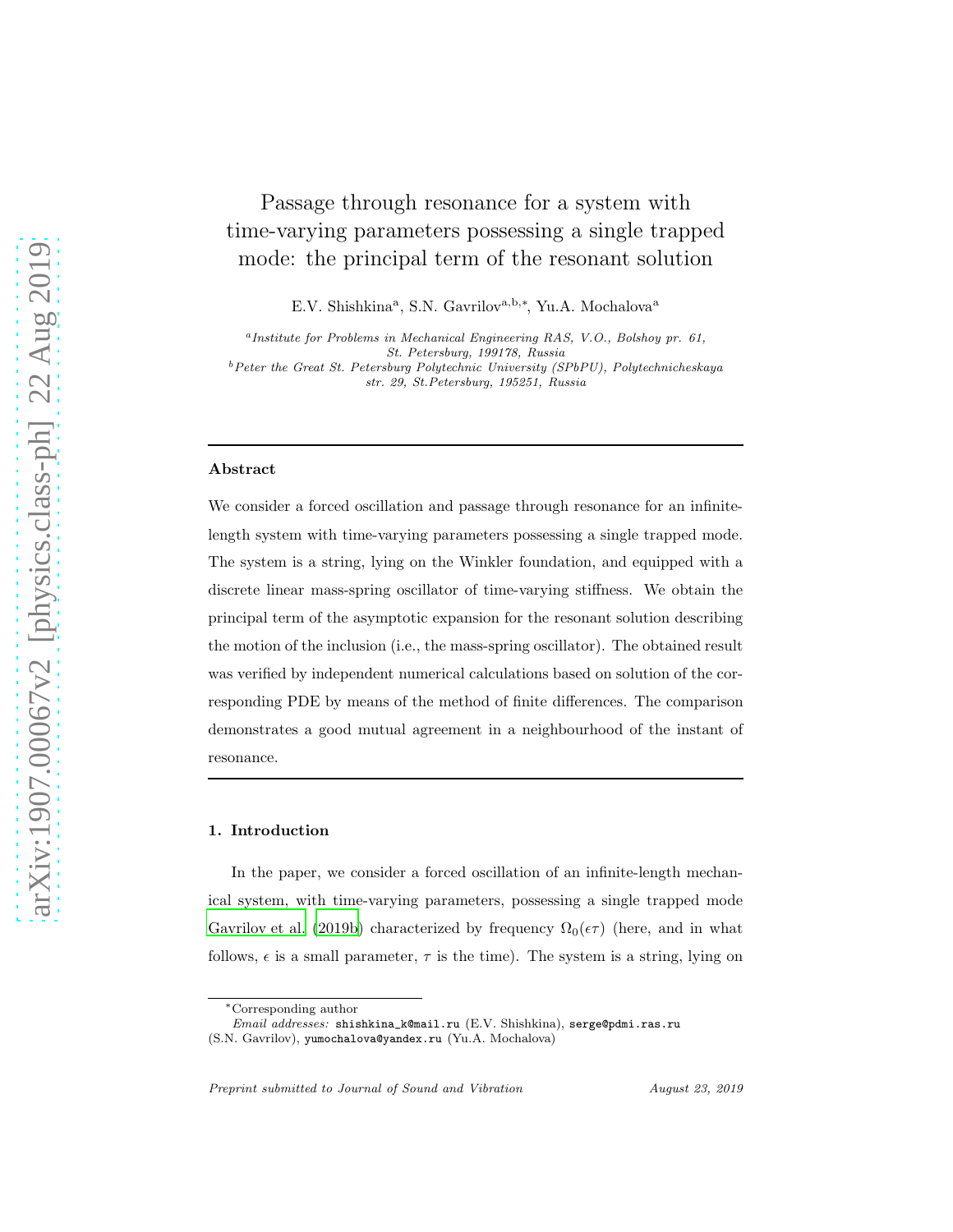the Winkler foundation, and equipped with a discrete linear mass-spring oscillator of time-varying stiffness. The discrete oscillator is subjected to harmonic external force with constant frequency  $\hat{\Omega}$ . In the case of the passage through the resonance, we obtain the principal term of the asymptotic expansion describing the motion of the inclusion (i.e., the mass-spring oscillator). To do this, we use the combination of two asymptotic approaches.

The first approach was suggested in [Gavrilov and Indeitsev \(2002\)](#page-17-0) to describe a free localized oscillation in systems possessing a single trapped mode. It was successfully used to investigate various free localized oscillation of spatially non-uniform infinite length systems with time-varying properties [Gavrilov \(2006](#page-17-1)); [Indeitsev et al. \(2016](#page-18-1)); [Gavrilov et al. \(2016](#page-17-2), [2017\)](#page-17-3); [Shishkina et al. \(2019\)](#page-19-0); [Gavrilov et al. \(2019a](#page-17-4)[,b\)](#page-18-0). In particular, in our recent study [Gavrilov et al. \(2019b](#page-18-0)) we used this approach to study a free localized oscillation in the system considered in this paper. The extensive bibliography on trapped modes and localized waves in infinite length linear systems can be found in recent papers [Shishkina et al. \(2019\)](#page-19-0); [Gavrilov et al. \(2019a\)](#page-17-4) and monograph [Indeitsev et al. \(2007\)](#page-18-2). The second approach was used in [Kevorkian](#page-18-3) [\(1971,](#page-18-3) [1974b\)](#page-18-4) to describe a forced oscillation and passage through the resonance in a single degree of freedom system (a linear oscillator).

The paper by Fowler & Lock [Fowler and Lock \(1922\)](#page-17-5) was probably the first one (see [Nayfeh \(1973\)](#page-19-1)), where the resonant excitation of a linear system of ODE with slowly varying coefficients was considered from the asymptotic point of view. In the series of studies by Feschenko, Shkil & Nikolenko summarized in monograph [Feschenko et al. \(1967](#page-17-6)) the authors obtained the asymptotically simplified system of ODE describing the passage through the resonance in a system with several degrees of freedom (the same approach is discussed in [Nayfeh](#page-19-1) [\(1973\)](#page-19-1)). Kevorkian in [Kevorkian \(1971\)](#page-18-3) obtained using the method of multiple scales the matched asymptotic expansion that is uniformly valid in both the resonant case ("the inner expansion") and in the non-resonant case (before and after the resonance, "the outer expansions"). In [Ablowitz et al. \(1973\)](#page-16-0) Ablowitz, Funk & Newel demonstrated that the Kevorkian's solution for times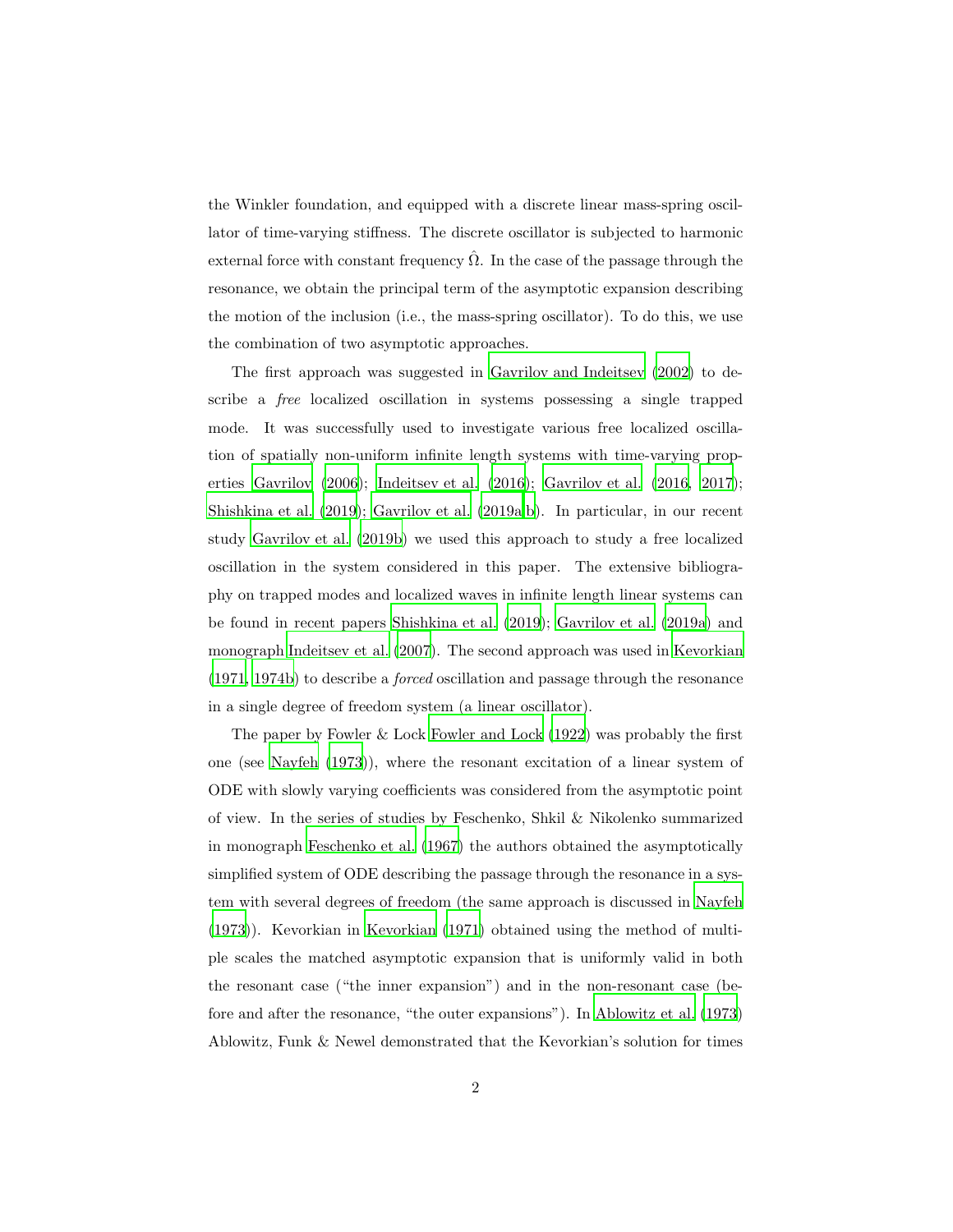greater than the instant of resonance contained an error: the oscillation of order  $1/\sqrt{\epsilon}$  emerged near the resonance should never vanish after the resonance. This fact was in contradiction with results of [Kevorkian \(1971](#page-18-3)). The error was also pointed out in [Gautesen \(1974](#page-17-7)), where the problem was solved by a modified WKB approach. The error was resolved in erratum [Kevorkian \(1974b\)](#page-18-4). Skinner [Skinner \(1997\)](#page-19-2) applied the stationary phase method to obtain the uniformly valid solution of the linear problem. The modification of the Kevorkian procedure for the case of a weakly nonlinear system with slowly varying properties are considered in many studies, see e.g. [Ablowitz et al. \(1973](#page-16-0)); [Kevorkian \(1974a\)](#page-18-5); [Lewin and Kevorkian \(1978\)](#page-19-3); [Kevorkian \(1980a](#page-18-6)[,b](#page-19-4)) and many other references.

The paper is organized as follows. In Section [2](#page-3-0) we consider the formulation of the problem. In Section [3](#page-4-0) we present a summary of some known results related with free oscillation in the system under consideration. These results are necessary to consider the forced oscillation. In Section [4](#page-5-0) the forced oscillation and passage through the resonance are considered. We obtain the principal singular term of the "inner expansion". In the particular case of a discrete oscillator with large enough stiffness and mass, the obtained formulas transform into formulas obtained in [Kevorkian \(1971,](#page-18-3) [1974b\)](#page-18-4). The particular cases of an increasing and a decreasing stiffness are considered in Sections [4.1](#page-5-1) and [4.2,](#page-11-0) respectively. In Section [5](#page-12-0) we verify the obtained analytical results by independent numerical calculations based on solution of the corresponding PDE by means of the method of finite differences. The comparison of the analytical and numerical solutions demonstrates a good mutual agreement in a neighbourhood of the instant of resonance. In Conclusion (Section [6\)](#page-12-1) we discuss the basic results of the paper, future plans and possible applications.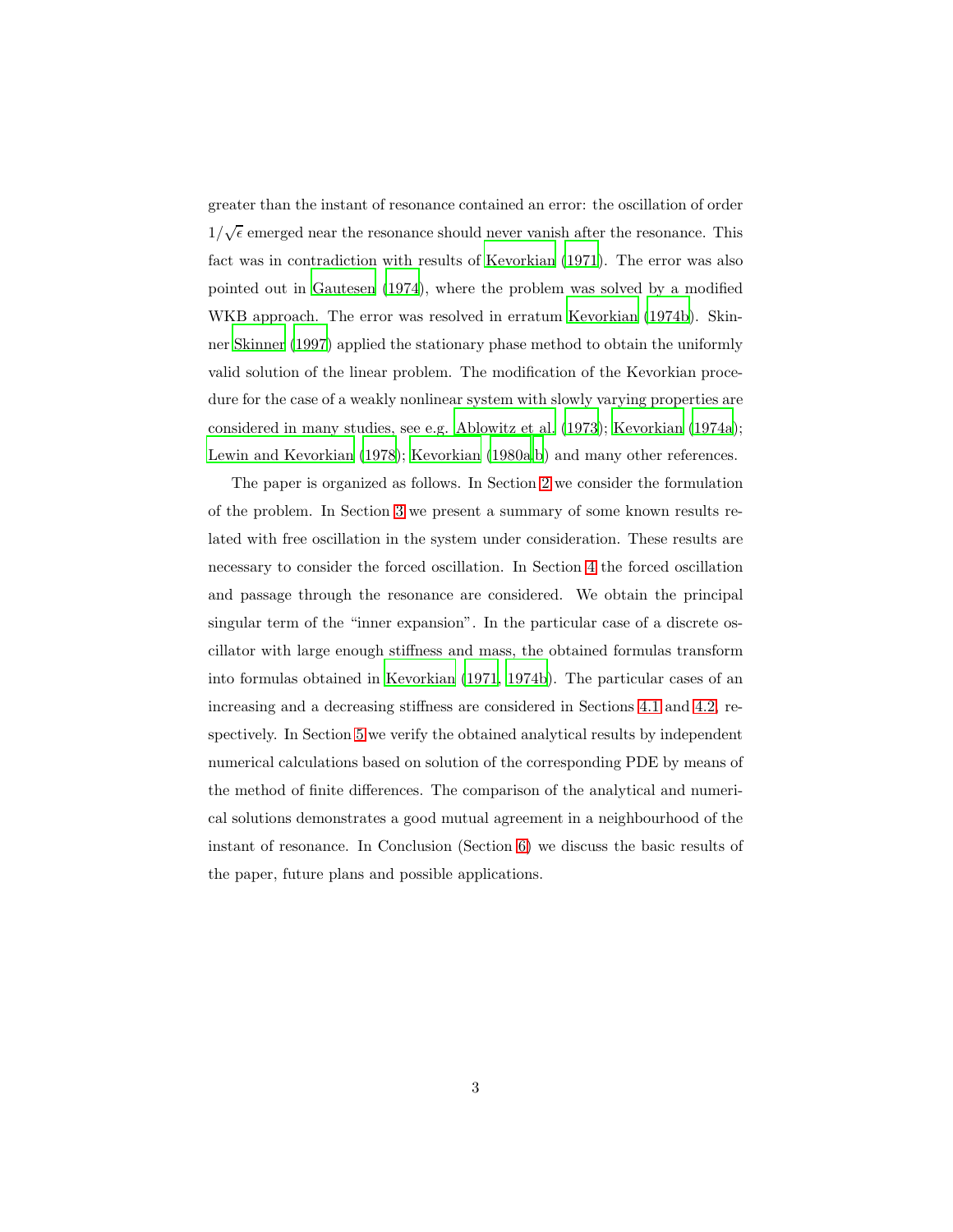## <span id="page-3-0"></span>2. Mathematical formulation

The governing equation for the system in dimensionless form is

<span id="page-3-2"></span><span id="page-3-1"></span>
$$
u'' - \ddot{u} - u = -P(\tau)\,\delta(\xi),\tag{1}
$$

$$
P(\tau) = -M\ddot{u}(0,\tau) - K(\tau)u(0,\tau) + p(\tau).
$$
 (2)

Here, and in what follows, we denote by prime the derivative with respect to the spatial coordinate  $\xi$  and by overdot the derivative with respect to the time  $\tau$ ,  $u(\xi, \tau)$  is the displacements,  $p(\tau)$  is the given external force on the discrete oscillator,  $P(\tau)$  is the unknown force on the string from the discrete oscillator, constant  $M \geq 0$  is the mass in the discrete oscillator,  $K(\tau)$  is the spring stiffness for the discrete oscillator (a given function of time). We do not assume that  $K > 0$  (hence, the spring stiffness can be negative [Gavrilov et al. \(2016\)](#page-17-2); [Shishkina et al. \(2019\)](#page-19-0); [Gavrilov et al. \(2017,](#page-17-3) [2019a\)](#page-17-4) or zero). The initial conditions for Eq. [\(1\)](#page-3-1) can be formulated in the following form, which is conventional for distributions (or generalized functions) [Vladimirov \(1971](#page-19-5)):

<span id="page-3-3"></span>
$$
u\big|_{\tau<0}\equiv 0.\tag{3}
$$

In order to consider forced oscillation, we put

<span id="page-3-5"></span>
$$
p(\tau) = H(\tau) \exp(-i\hat{\Omega}\tau), \tag{4}
$$

where  $\hat{\Omega} = \text{const}$  is the resonant frequency,  $H(\tau)$  is the Heaviside function.

The problem under consideration  $(1)$ ,  $(2)$ ,  $(3)$  is symmetric with respect to  $\xi = 0$ . Integrating [\(1\)](#page-3-1) over  $\xi = 0$  results in the following condition

<span id="page-3-4"></span>
$$
[u'] = -P(\tau) = M\ddot{u}(0,\tau) + Ku(0,\tau) - p(\tau).
$$
 (5)

Here, and in what follows,  $[\mu] \equiv \mu(\xi + 0) - \mu(\xi - 0)$  for any arbitrary quantity  $\mu$ .

Note that dropping out Eq. [\(1\)](#page-3-1) and putting the left-hand side of Eq. [\(2\)](#page-3-2) to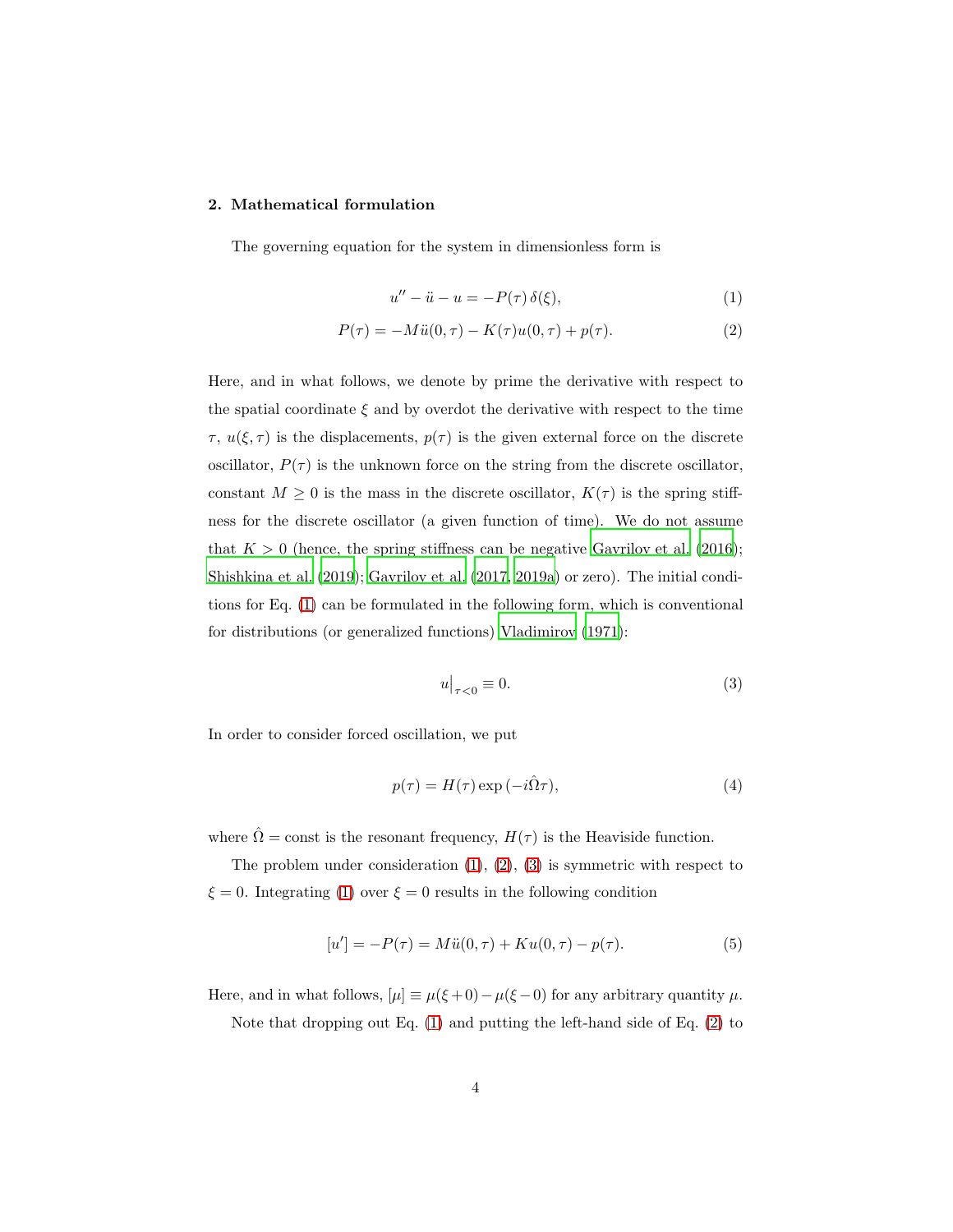zero yields the equation describing passage through the resonance for a single degree of freedom system [Kevorkian \(1971\)](#page-18-3).

## <span id="page-4-0"></span>3. Free localized oscillation (some known results)

At first, consider the case  $K =$  const [Gavrilov et al. \(2019b](#page-18-0)[,a](#page-17-4), [2017\)](#page-17-3); [Glushkov et al. \(2011\)](#page-18-7). Provided that restriction

<span id="page-4-4"></span><span id="page-4-1"></span>
$$
-2 < K < M \tag{6}
$$

is true, there exists a unique trapped mode with frequency  $0 < \Omega_0 < 1$ . The trapped mode frequency  $\Omega_0$  satisfies the frequency equation

$$
2\sqrt{1-\Omega_0^2} = M\Omega_0^2 - K.\tag{7}
$$

One has:

$$
\Omega_0^2 = \frac{2}{M^2} \left( \sqrt{M^2 - MK + 1} + \frac{MK}{2} - 1 \right),\tag{8}
$$

where  $M \neq 0$ . In the special case  $M = 0$  (an inertialess discrete oscillator, i.e. a spring with a negative stiffness, see Eq. [\(6\)](#page-4-1)), one gets

$$
\Omega_0^2 = 1 - \frac{K^2}{4}.\tag{9}
$$

Inside the interval [\(6\)](#page-4-1) one has

<span id="page-4-2"></span>
$$
\Omega_0'_K > 0. \tag{10}
$$

The boundary limiting values of  $\Omega_0$  are

<span id="page-4-3"></span>
$$
\lim_{K=-2+0} \Omega_0(K) = +0, \qquad \lim_{K=M-0} \Omega_0(K) = 1 - 0. \tag{11}
$$

The free localized oscillation in the case  $K = K(\epsilon \tau)$ , where  $\epsilon$  is a formal small parameter, is considered in [Gavrilov et al. \(2019b](#page-18-0), [2017\)](#page-17-3). It is shown that the amplitude of the free localized oscillation is proportional to the following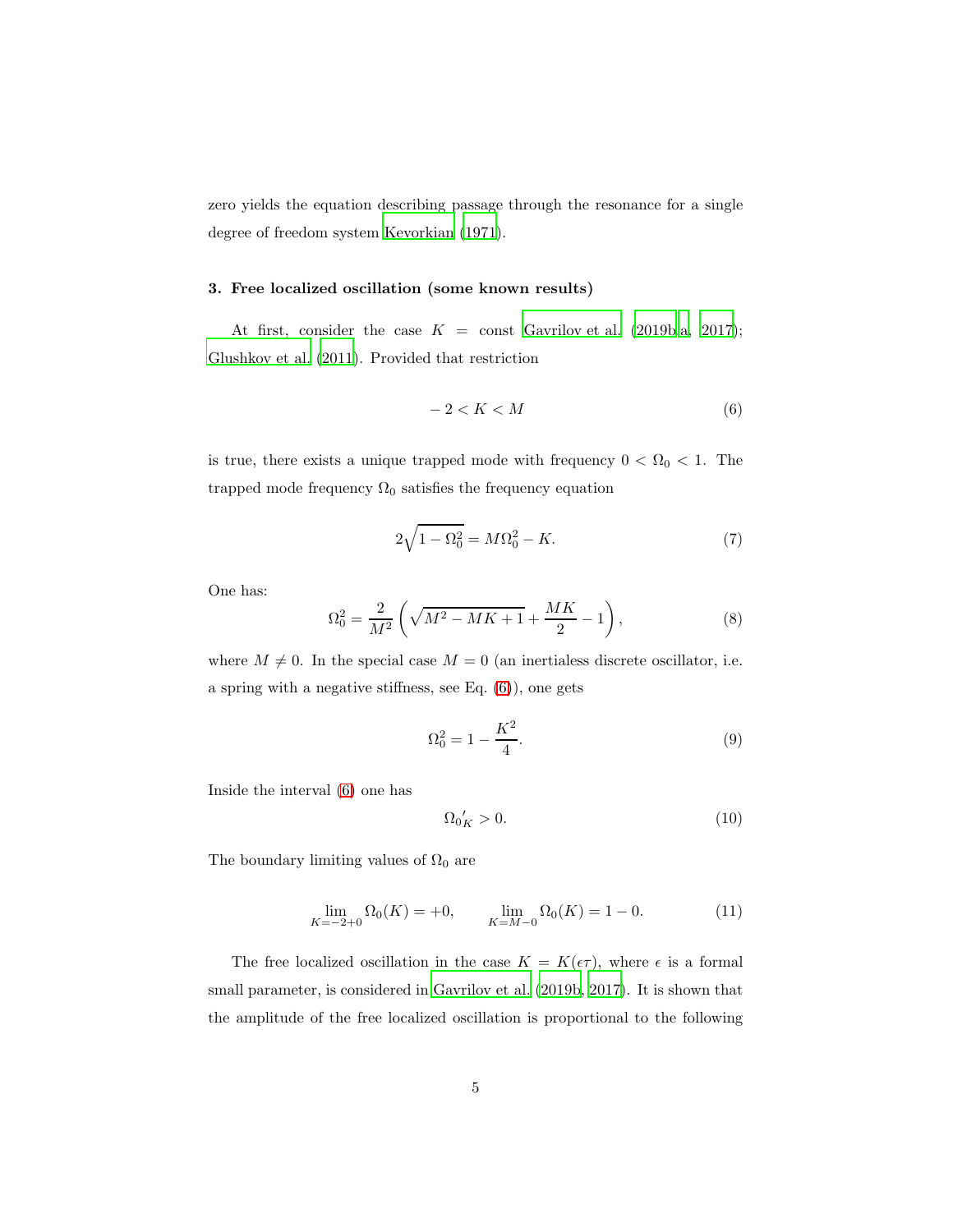quantity

$$
\mathcal{A}(\Omega_0, M) = \frac{\left(1 - \Omega_0^2\right)^{1/4}}{\Omega_0^{1/2} \left(1 + M\sqrt{1 - \Omega_0^2}\right)^{1/2}}.
$$
\n(12)

Remark 1. In the limiting case

<span id="page-5-3"></span>
$$
1 \ll K < M \tag{13}
$$

the last formula transforms [Gavrilov et al. \(2019b\)](#page-18-0) into classical formula for a single degree of freedom system, where the amplitude is proportional to  $\Omega_0^{-1/2}(\epsilon \tau)$  with  $\Omega_0^2 = K(\epsilon \tau)/M$ . In this sense, the system, where  $M = 0$ , is the farthest one from a single degree of freedom system.

## <span id="page-5-0"></span>4. Passage through resonance

The aim of this paper is to use the method of multiple scales to obtain a singular principal term of the asymptotic expansion of  $u(0, t)$  in a resonant case [Kevorkian \(1971\)](#page-18-3); [Feschenko et al. \(1967\)](#page-17-6). In terminology of [Kevorkian \(1971\)](#page-18-3) we look for the principal term of the inner expansion. We take a finite time interval  $[0, \tau_*]$ , and the frequency of external excitation  $\hat{\Omega}$  such that  $0 < \hat{\Omega} < 1$ .

## <span id="page-5-1"></span>4.1. The case of an increasing stiffness

We assume (see Eqs. [\(10\)](#page-4-2), [\(11\)](#page-4-3)) that  $K(\tau)$  is a function such that

<span id="page-5-2"></span>
$$
\dot{K} > 0,
$$
\n
$$
\Omega_0(K(0)) > 0, \quad \Omega_0(K(\tau_0)) = \hat{\Omega}, \quad \Omega_0(K(\tau_*)) < 1,
$$
\n(14)

where  $\tau_0 \in [0, \tau_*]$  is the instant of resonance. We introduce slowly varying variables

<span id="page-5-4"></span>
$$
T = \sqrt{\epsilon}(\tau - \tau_0), \qquad X = \sqrt{\epsilon}\xi. \tag{15}
$$

We represent the spring stiffness in the form of the following expansion

$$
K(\tau) = K_0 + \epsilon K_1(\tau - \tau_0) + o(\epsilon), \tag{16}
$$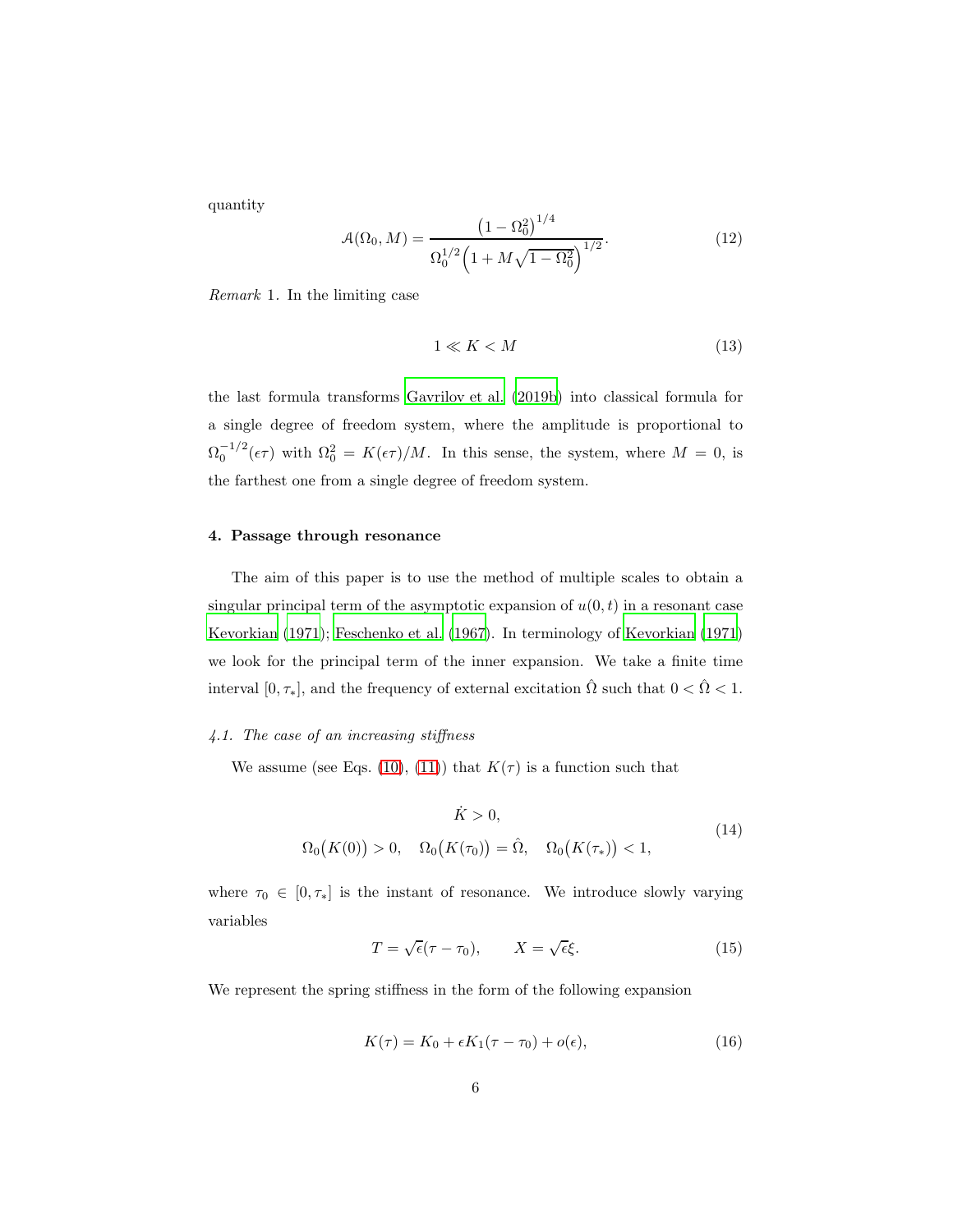or, equivalently,

<span id="page-6-5"></span>
$$
K(T) = K_0 + \sqrt{\epsilon} K_1 T + o(\sqrt{\epsilon}).
$$
\n(17)

Accordingly, one has

$$
\Omega_0 = \hat{\Omega} + \epsilon \Omega_{01} (\tau - \tau_0) + o(\epsilon), \tag{18}
$$

or

<span id="page-6-6"></span>
$$
\Omega_0 = \hat{\Omega} + \sqrt{\epsilon} \Omega_{01} T + o(\sqrt{\epsilon}). \tag{19}
$$

One can see that

<span id="page-6-2"></span>
$$
\Omega'_{0T} = \Omega_{01}\sqrt{\epsilon} + o(\sqrt{\epsilon}),\tag{20}
$$

where  $\Omega_{01} > 0$  due to Eqs. [\(10\)](#page-4-2), [\(14\)](#page-5-2).

We represent the solution in the form of the following ansatz:

<span id="page-6-4"></span><span id="page-6-0"></span>
$$
u(\xi, \tau) = W(X, T) \exp \varphi(\xi, \tau), \tag{21}
$$

$$
\varphi' = i \omega(X, T), \quad \dot{\varphi} = -i \Omega(X, T), \tag{22}
$$

$$
W(X,T) = \frac{W_0(X,T)}{\sqrt{\epsilon}} + W_1(X,T) + O(\sqrt{\epsilon}).
$$
 (23)

The variables  $X, T, \varphi$  are assumed to be independent. We use the following representations for the differential operators:

<span id="page-6-1"></span>
$$
\begin{aligned}\n\dot{\left(\cdot\right)} &= -\mathrm{i}\,\Omega\,\partial_{\varphi} + \sqrt{\epsilon}\,\partial_{T} + O(\epsilon),\\
\ddot{\left(\cdot\right)} &= -\Omega^{2}\,\partial_{\varphi\varphi}^{2} - 2\sqrt{\epsilon}\mathrm{i}\,\Omega\,\partial_{\varphi T}^{2} - \sqrt{\epsilon}\mathrm{i}\,\Omega'_{T}\,\partial_{\varphi} + O(\epsilon),\\
\left(\cdot\right)' &= \mathrm{i}\,\omega\,\partial_{\varphi} + \sqrt{\epsilon}\,\partial_{X} + O(\epsilon),\\
\left(\cdot\right)'' &= -\omega^{2}\,\partial_{\varphi\varphi}^{2} + 2\sqrt{\epsilon}\mathrm{i}\,\omega\,\partial_{\varphi X}^{2} + \sqrt{\epsilon}\mathrm{i}\,\omega'_{X}\,\partial_{\varphi} + O(\epsilon).\n\end{aligned}
$$
\n(24)

We require that wavenumber  $\omega(X,T)$  and frequency  $\Omega(X,T)$  satisfy dispersion relation

<span id="page-6-3"></span>
$$
\omega^2 - \Omega^2 + 1 = 0,\tag{25}
$$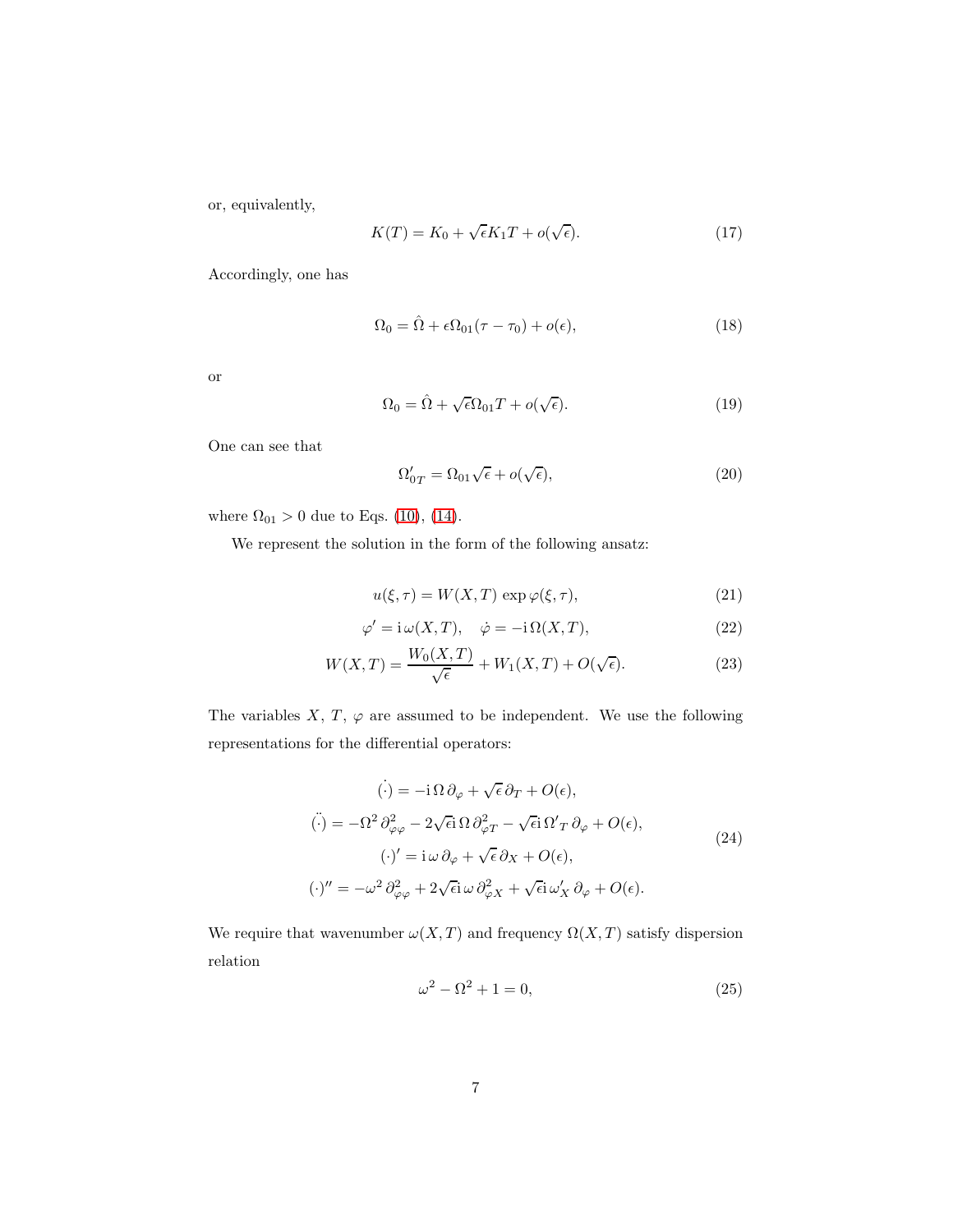and equation

$$
\Omega'_X + \omega'_T = 0 \tag{26}
$$

that follows from Eq. [\(22\)](#page-6-0). We assume that

$$
\Omega(\pm 0, T) = \hat{\Omega}.\tag{27}
$$

Additionally, we require that

$$
[W] = 0, \qquad [\varphi] = 0. \tag{28}
$$

The phase  $\varphi(\xi, \tau)$  should be defined by the formula

$$
\varphi = i \int (\omega \, d\xi - \Omega \, d\tau). \tag{29}
$$

Applying differential operators [\(24\)](#page-6-1) to  $u(\xi, \tau)$ , given by Eq. [\(21\)](#page-6-2), one obtains:

$$
u' = \left(i\hat{\omega}W + \sqrt{\epsilon}\frac{\partial W}{\partial X}\right) \exp(-i\hat{\Omega}\tau) + O(\epsilon),
$$
  
\n
$$
u'' = \left(-\hat{\omega}^2W + 2i\sqrt{\epsilon}\hat{\omega}\frac{\partial W}{\partial X}\right) \exp(-i\hat{\Omega}\tau) + O(\epsilon),
$$
  
\n
$$
\ddot{u} = \left(-\hat{\Omega}^2W - 2i\sqrt{\epsilon}\hat{\Omega}\frac{\partial W}{\partial T}\right) \exp(-i\hat{\Omega}\tau) + O(\epsilon).
$$
\n(30)

Here the wavenumber  $\hat{\omega} = \pm i \sqrt{1 - \hat{\Omega}^2}$  corresponds to the frequency  $\hat{\Omega}$  due to dispersion relation [\(25\)](#page-6-3). Taking into account Eqs. [\(23\)](#page-6-4), we get:

$$
u' = \left(\frac{\mathrm{i}\hat{\omega} W_0}{\sqrt{\epsilon}} + \left(\frac{\partial W_0}{\partial X} + \mathrm{i}\hat{\omega} W_1\right)\right) \exp(-\mathrm{i}\hat{\Omega}\tau) + O(\sqrt{\epsilon}),
$$
  

$$
u'' = \left(-\frac{\hat{\omega}^2 W_0}{\sqrt{\epsilon}} + \left(2\mathrm{i}\hat{\omega}\frac{\partial W_0}{\partial X} - \hat{\omega}^2 W_1\right)\right) \exp(-\mathrm{i}\hat{\Omega}\tau) + O(\sqrt{\epsilon}), \tag{31}
$$
  

$$
\ddot{u} = \left(-\frac{\hat{\Omega}^2 W_0}{\sqrt{\epsilon}} + \left(-2\mathrm{i}\hat{\Omega}\frac{\partial W_0}{\partial T} - \hat{\Omega}^2 W_1\right)\right) \exp(-\mathrm{i}\hat{\Omega}\tau) + O(\sqrt{\epsilon}).
$$

Substituting the above expressions into Eq. [\(5\)](#page-3-4) and equating coefficients of like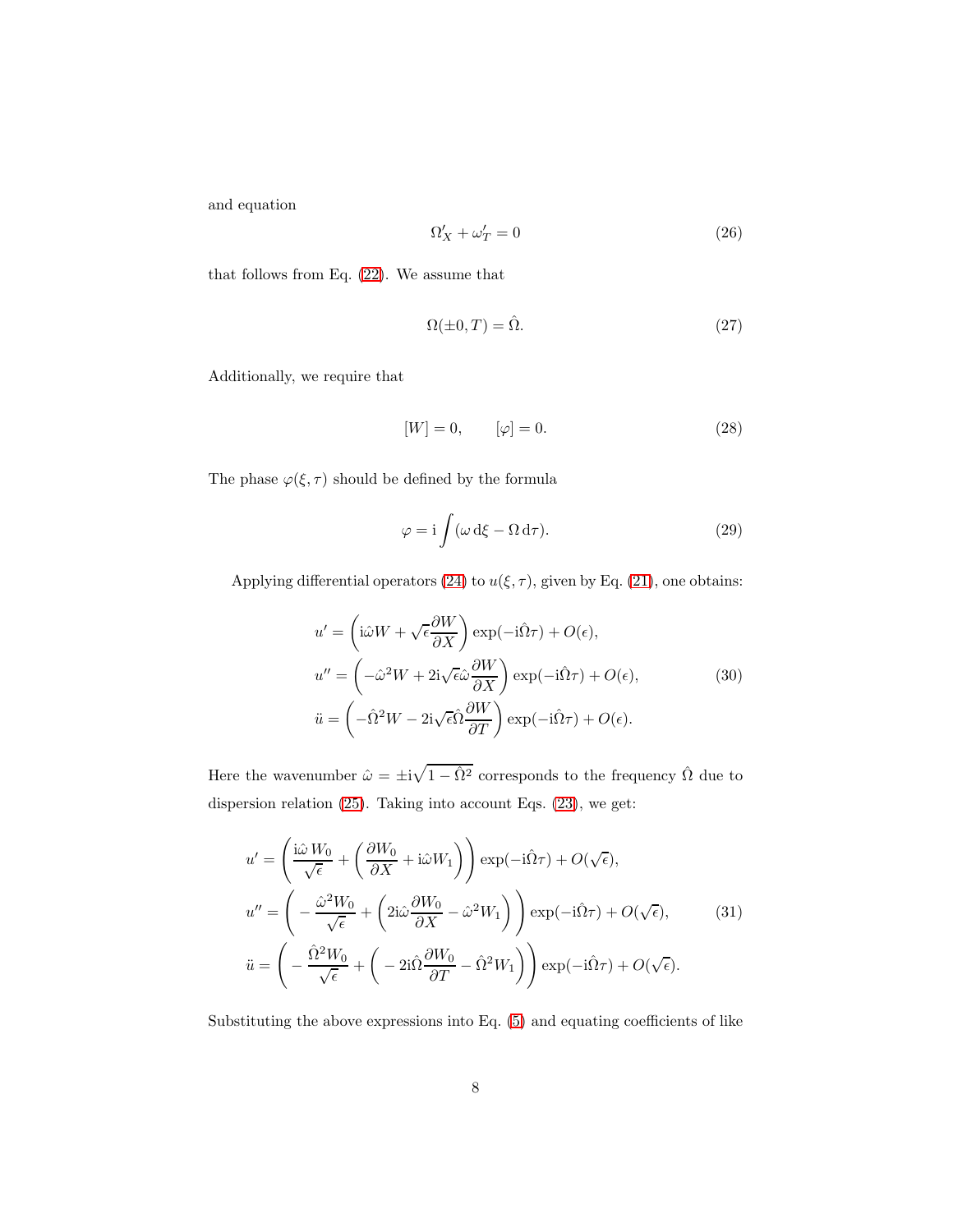powers  $\epsilon$ , one obtains that the term of order  $\epsilon^{-1/2}$  equals zero identically due to frequency equation [\(7\)](#page-4-4). The zeroth order term is

<span id="page-8-0"></span>
$$
\left[\frac{\partial W_0}{\partial X}\right] = K_1 T W_0 - 1 - 2iM\hat{\Omega}\frac{\partial W_0}{\partial T}.
$$
\n(32)

Note that putting the left-hand side of the last equation to zero yields the equation describing passage through the resonance for a single degree of freedom system [Kevorkian \(1971\)](#page-18-3).

The unknown quantity  $\left[\frac{\partial W_0}{\partial X}\right]$  in the left-hand side of Eq. [\(32\)](#page-8-0) can be defined by consideration of Eq. [\(1\)](#page-3-1) at  $\xi = \pm 0$ . To do this, we substitute ansatz [\(21\)](#page-6-2)– [\(23\)](#page-6-4) and representations [\(24\)](#page-6-1) into Eq. [\(1\)](#page-3-1) and equate coefficients of like powers  $\epsilon$ . Taking into account dispersion relation [\(25\)](#page-6-3), one obtains

<span id="page-8-1"></span>
$$
\left[\frac{\partial W_0}{\partial X}\right] = \frac{2i\hat{\Omega}}{\sqrt{1-\hat{\Omega}^2}} \frac{\partial W_0}{\partial T}.
$$
\n(33)

Now we equate the right-hand sides of Eqs. [\(32\)](#page-8-0), [\(33\)](#page-8-1), and get the equation for  $W_0(T) \equiv W_0(0,T)$ :

<span id="page-8-2"></span>
$$
-i\frac{\partial W_0}{\partial T} + \frac{1}{2}K_1 f(\hat{\Omega}) T W_0 = \frac{f(\hat{\Omega})}{2}.
$$
 (34)

Here

<span id="page-8-5"></span>
$$
f(\hat{\Omega}) = \frac{\sqrt{1 - \hat{\Omega}^2}}{\hat{\Omega}(1 + M\sqrt{1 - \hat{\Omega}^2})}.
$$
\n(35)

Substituting expressions  $(17),(19)$  $(17),(19)$  into frequency equation  $(7)$  and equating coefficients of like powers, one can demonstrate that

<span id="page-8-3"></span>
$$
\Omega_{01} = \frac{1}{2} K_1 f(\hat{\Omega}).
$$
\n(36)

Hence, Eq. [\(34\)](#page-8-2) can be written as follows:

<span id="page-8-4"></span>
$$
-i\frac{\partial W_0}{\partial T} + \Omega_{01}T W_0 = \frac{f(\hat{\Omega})}{2}.
$$
\n(37)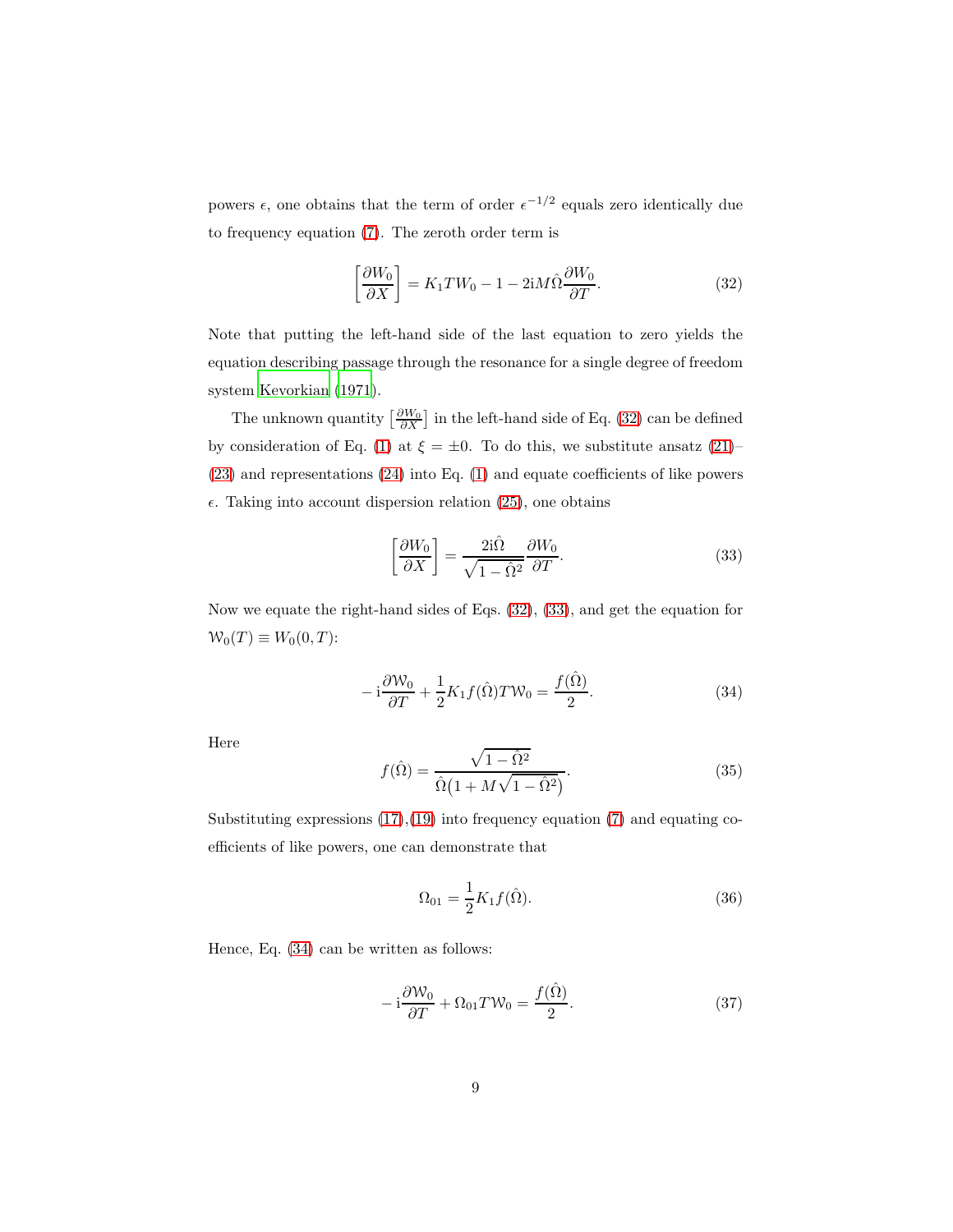The case of passage through the resonance for a single degree of freedom system [Kevorkian \(1971\)](#page-18-3) can be formally obtained by the choice

<span id="page-9-2"></span>
$$
f(\hat{\Omega}) = f_0(\hat{\Omega}) \equiv \frac{1}{M\hat{\Omega}}.
$$
\n(38)

*Remark* 2. In the limiting case  $(13)$  one gets

<span id="page-9-3"></span>
$$
f(\hat{\Omega}) \simeq f_0(\hat{\Omega}) \tag{39}
$$

(see also Section [3](#page-4-0) and [Gavrilov et al. \(2019b](#page-18-0))). Therefore, in the case [\(13\)](#page-5-3), the principal term of the asymptotic solution for the problem under consideration transforms into the principal term of the solution for the corresponding problem for a linear oscillator. In this sense, the special case  $M = 0$  (an inertialess discrete oscillator, i.e. a spring with a negative stiffness) is the farthest one from the case of a linear oscillator. The same conclusion is true for a free localized oscillation in the system under consideration (see Remark [1\)](#page-5-3).

According to Eqs. [\(14\)](#page-5-2), [\(36\)](#page-8-3) one has  $\Omega_{01} > 0$ . To solve Eq. [\(37\)](#page-8-4), following to [Kevorkian \(1971](#page-18-3)), and taking into account the last inequality, we introduce the new variable  $\eta$ 

<span id="page-9-1"></span>
$$
\eta = \frac{|\Omega_{01}|}{2}T^2.
$$
\n
$$
(40)
$$

We can now rewrite Eq.  $(37)$  as follows:

<span id="page-9-0"></span>
$$
\frac{\partial W_0^{\pm}}{\partial \eta} + iW_0^{\pm} = \pm \frac{i f(\hat{\Omega})}{2\sqrt{2|\Omega_{01}|\eta}}.
$$
\n(41)

Here and in what follows superscript "−" corresponds to the case  $T < 0$ , and "+" corresponds to  $T > 0$ . We search the solution of Eq. [\(41\)](#page-9-0) in the following form:

$$
\mathcal{W}_0^{\pm} = a^{\pm} \exp\left(-i\eta\right) + P^{\pm}(\eta),\tag{42}
$$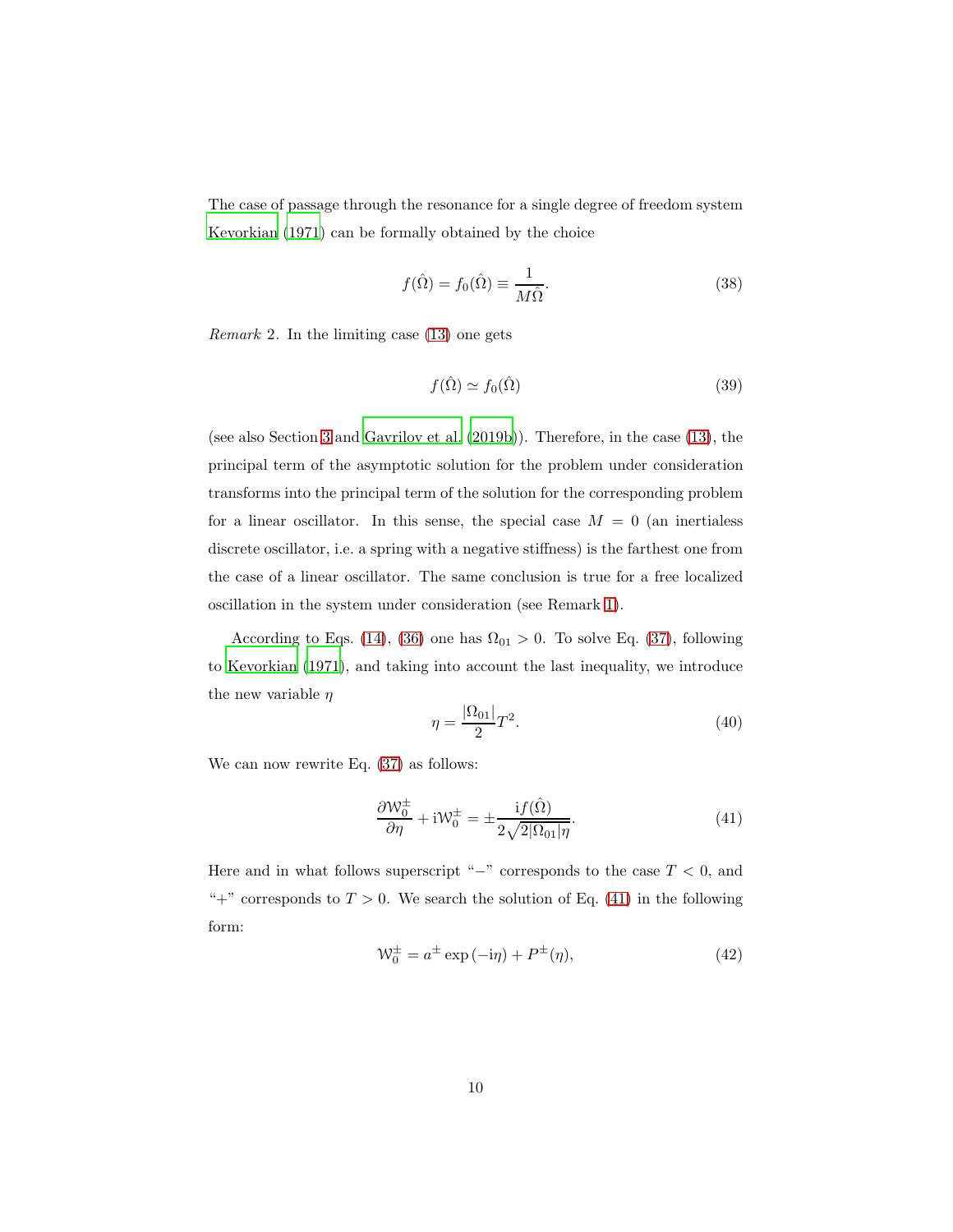where  $a^{\pm}$  are unknown constants,

<span id="page-10-0"></span>
$$
P^{\pm}(\eta) = \mp \frac{\mathrm{i} f(\hat{\Omega})}{2\sqrt{2|\Omega_{01}|}} \int_{\eta}^{\infty} \frac{\exp(-\mathrm{i}(\eta - s))}{\sqrt{s}} \,\mathrm{d}s. \tag{43}
$$

One has

$$
\Phi(\eta) \equiv \int_{\eta}^{\infty} \frac{\exp(-i(\eta - s))}{\sqrt{s}} ds
$$
  
=  $-\sqrt{\frac{\pi}{2}} (1 + i) \left( \text{erf}\left(\sqrt{\frac{\eta}{2}} (1 - i)\right) - 1 \right) e^{-i\eta},$  (44)

$$
\operatorname{Re}\Phi(\eta) = \sqrt{2\pi} \left( -\cos\eta \ C \left( \sqrt{\frac{2\eta}{\pi}} \right) - \sin\eta \ S \left( \sqrt{\frac{2\eta}{\pi}} \right) + \frac{\cos\eta}{2} + \frac{\sin\eta}{2} \right), \tag{45}
$$

$$
\operatorname{Im}\Phi(\eta) = \sqrt{2\pi} \left( \sin\eta \ C \left( \sqrt{\frac{2\eta}{\pi}} \right) - \cos\eta \ S \left( \sqrt{\frac{2\eta}{\pi}} \right) + \frac{\cos\eta}{2} - \frac{\sin\eta}{2} \right), \tag{46}
$$

$$
\Phi(0) = \frac{\sqrt{2\pi}(1+i)}{2},\tag{47}
$$

where erf $(\cdot)$  is the error function [Abramowitz and Stegun \(1972](#page-17-8)),  $C(\cdot)$ ,  $S(\cdot)$  are the normalized Fresnel integrals [Abramowitz and Stegun \(1972\)](#page-17-8).

One can put [Kevorkian \(1974b\)](#page-18-4)

$$
a^- = 0.\t\t(48)
$$

Since the solution must be continuous at the instant  $T = 0$ , we require

$$
a^+ + P^+(0) = P^-(0). \tag{49}
$$

By virtue of Eq. [\(43\)](#page-10-0), one gets:

$$
a^{+} = \frac{\mathrm{i} f(\hat{\Omega})}{\sqrt{2|\Omega_{01}|}} \,\Phi(0). \tag{50}
$$

Hence,

$$
a^{+} = \frac{(-1+i)\sqrt{\pi}f(\hat{\Omega})}{2\sqrt{|\Omega_{01}|}}.
$$
\n(51)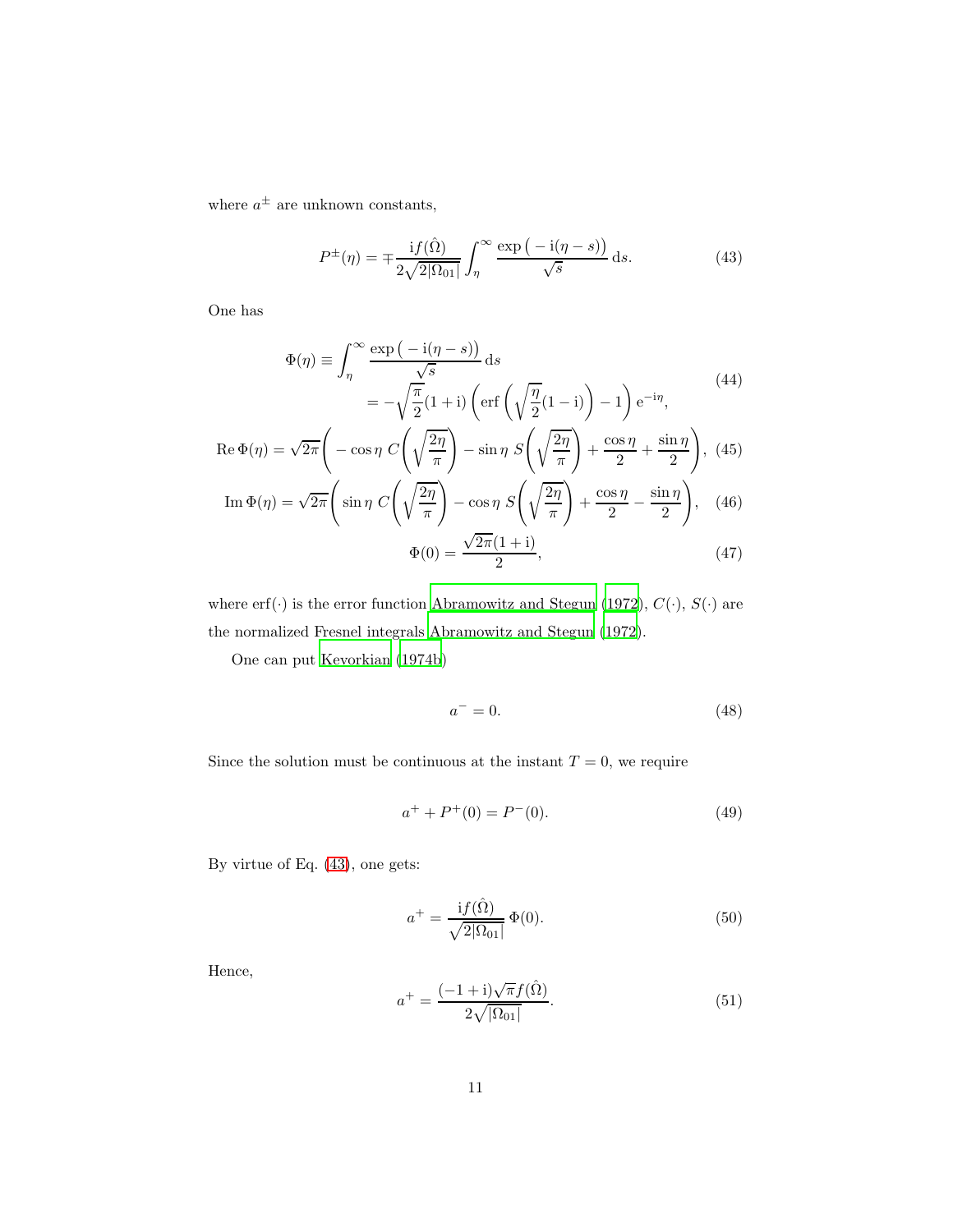Thus, using Eq. [\(40\)](#page-9-1) for  $\eta$ , we get:

<span id="page-11-3"></span><span id="page-11-2"></span><span id="page-11-1"></span>
$$
\mathcal{W}_0^- = \frac{\mathrm{i} f(\hat{\Omega})}{2\sqrt{2|\Omega_{01}|}} \Phi\left(\frac{|\Omega_{01}|T^2}{2}\right),\tag{52}
$$

$$
\mathcal{W}_0^+ = \frac{(-1+i)\sqrt{\pi}f(\hat{\Omega})}{2\sqrt{|\Omega_{01}|}} \exp\left(-\frac{i|\Omega_{01}|T^2}{2}\right) - \frac{if(\hat{\Omega})}{2\sqrt{2|\Omega_{01}|}} \Phi\left(\frac{|\Omega_{01}|T^2}{2}\right), \quad (53)
$$

$$
u(0,\tau) = \frac{\mathcal{W}_0^- H(-T) + \mathcal{W}_0^+ H(T)}{\sqrt{\epsilon}} \exp(-i\hat{\Omega}\tau) + O(1),\tag{54}
$$

where  $f(\hat{\Omega})$  is defined by Eq. [\(35\)](#page-8-5). Note that taking here  $f(\hat{\Omega})$  in the form of Eq. [\(38\)](#page-9-2) yields the classical result for a single degree of freedom system [Kevorkian \(1971,](#page-18-3) [1974b](#page-18-4)). To obtain the physical displacements that correspond to the real part of the right-hand side of Eq. [\(4\)](#page-3-5), one need to take the real part of Eq. [\(54\)](#page-11-1).

## <span id="page-11-0"></span>4.2. The case of a decreasing stiffness

Consider now the case, when

$$
\dot{K} < 0,\tag{55}
$$
\n
$$
\Omega_0(K(0)) < 1, \quad \Omega_0(K(\tau_0)) = \hat{\Omega}, \quad \Omega_0(K(\tau_*)) > 0.
$$

In this case, the quantity  $K_1$  in Eq. [\(17\)](#page-6-5) is such that

$$
K_1 < 0. \tag{56}
$$

Hence, due to Eq. [\(36\)](#page-8-3), the quantity  $\Omega_{01}$  in Eq. [\(19\)](#page-6-6) is also negative:

$$
\Omega_{01} < 0. \tag{57}
$$

Taking into account the last inequality, and substituting Eq. [\(40\)](#page-9-1) into Eq. [\(37\)](#page-8-4), analogously to the case  $K_1 > 0$  one gets

<span id="page-11-4"></span>
$$
u(0,\tau) = -\frac{\overline{W_0}H(-T) + \overline{W_0}H(T)}{\sqrt{\epsilon}}\exp(-i\hat{\Omega}\tau) + O(1). \tag{58}
$$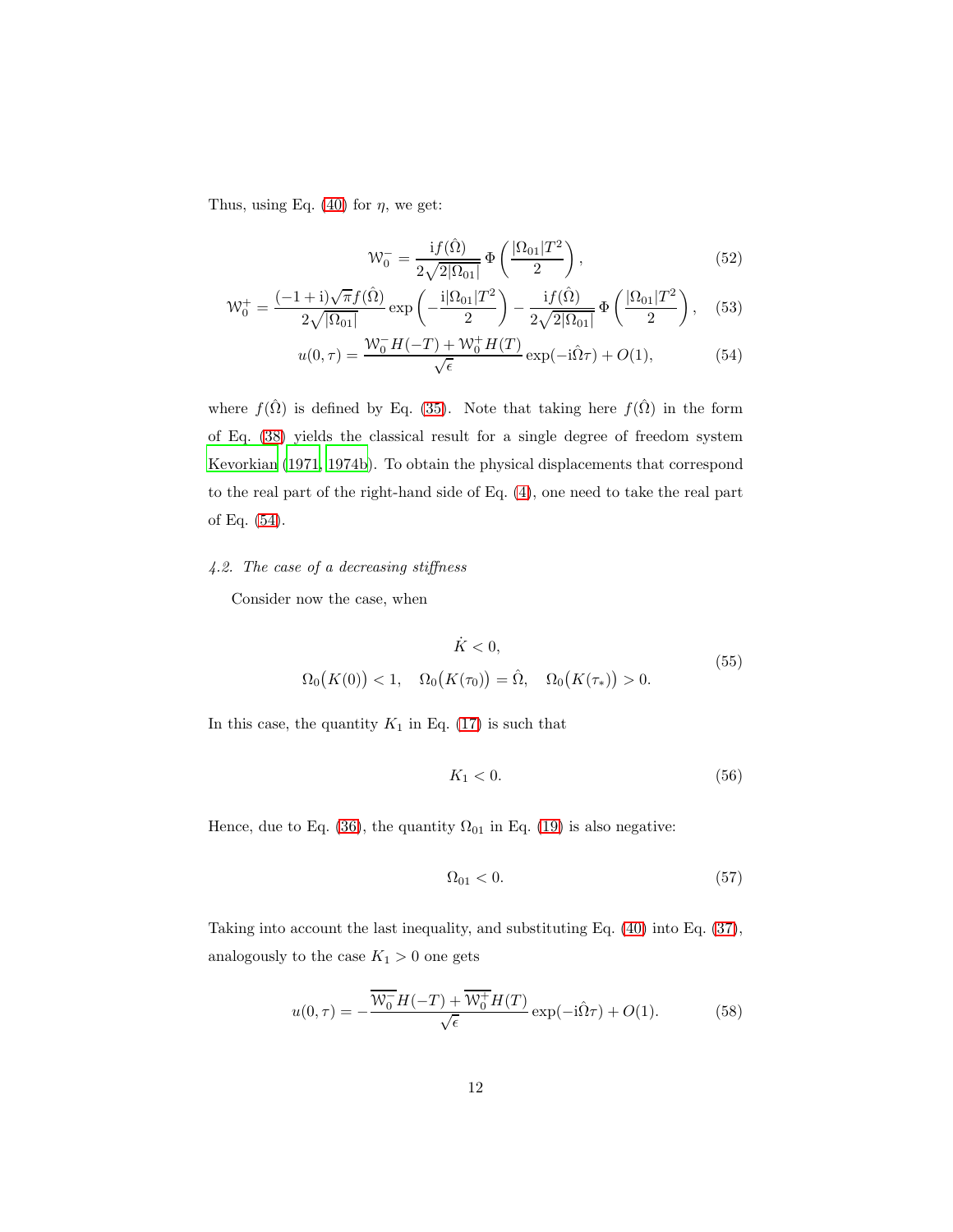Here  $\overline{\mathcal{W}_0}$ ,  $\overline{\mathcal{W}_0^+}$  denote complex conjugates of functions  $\mathcal{W}_0^-$ ,  $\mathcal{W}_0^+$  (given by Eqs.  $(52)$ , and  $(53)$ ), respectively.

## <span id="page-12-0"></span>5. Numerics

To get the numerical results we use an approach based on finite difference schemes. The detailed description of the approach can be found in [Gavrilov et al. \(2019a](#page-17-4)[,b\)](#page-18-0). In Figure [1](#page-13-0) we compare the analytical and numerical results in the case of inertialess oscillator  $M = 0$  with an increasing stiffness (see Remark [2,](#page-9-3) which clarifies the motivation of such a choice). In Figure [2](#page-14-0) we compare the results for the same system in the case of a decreasing stiffness. In Figure [3](#page-15-0) we compare the results for the system with a massive oscillator, where  $M = 2$  in the case of an increasing stiffness.

One can see that the comparison demonstrates a good mutual agreement in a neighbourhood of the instant of resonance. One can observe also that the influence of the term of order  $O(1)$  is more noticeable in the case of a massive oscillator.

## <span id="page-12-1"></span>6. Conclusion

The most important result of the paper is the expressions (see Eqs. [\(52\)](#page-11-2), [\(53\)](#page-11-3), [\(54\)](#page-11-1), and [\(58\)](#page-11-4)) for the principal singular term of order  $O(1/\sqrt{\epsilon})$  of the resonant solution describing a forced oscillation of an infinite-length mechanical system, with time-varying parameters, possessing a single trapped mode. The system is a string, lying on the Winkler foundation, and equipped with a discrete linear mass-spring oscillator of time-varying stiffness, see Eqs.  $(1)$ ,  $(2)$ . According to Eq. [\(15\)](#page-5-4), the diameter of the neighbourhood where the resonant solution is applicable has an order  $O(1/\sqrt{\epsilon})$ . The results can be easily generalized for different mechanical systems possessing a single trapped mode.

The obtained solution has a similar structure with the corresponding solution for a linear oscillator [Kevorkian \(1971,](#page-18-3) [1974b\)](#page-18-4). The difference is in the structure of function  $f(\Omega)$  (see Eqs. [\(35\)](#page-8-5), [\(38\)](#page-9-2)). Note that in the limiting case [\(13\)](#page-5-3)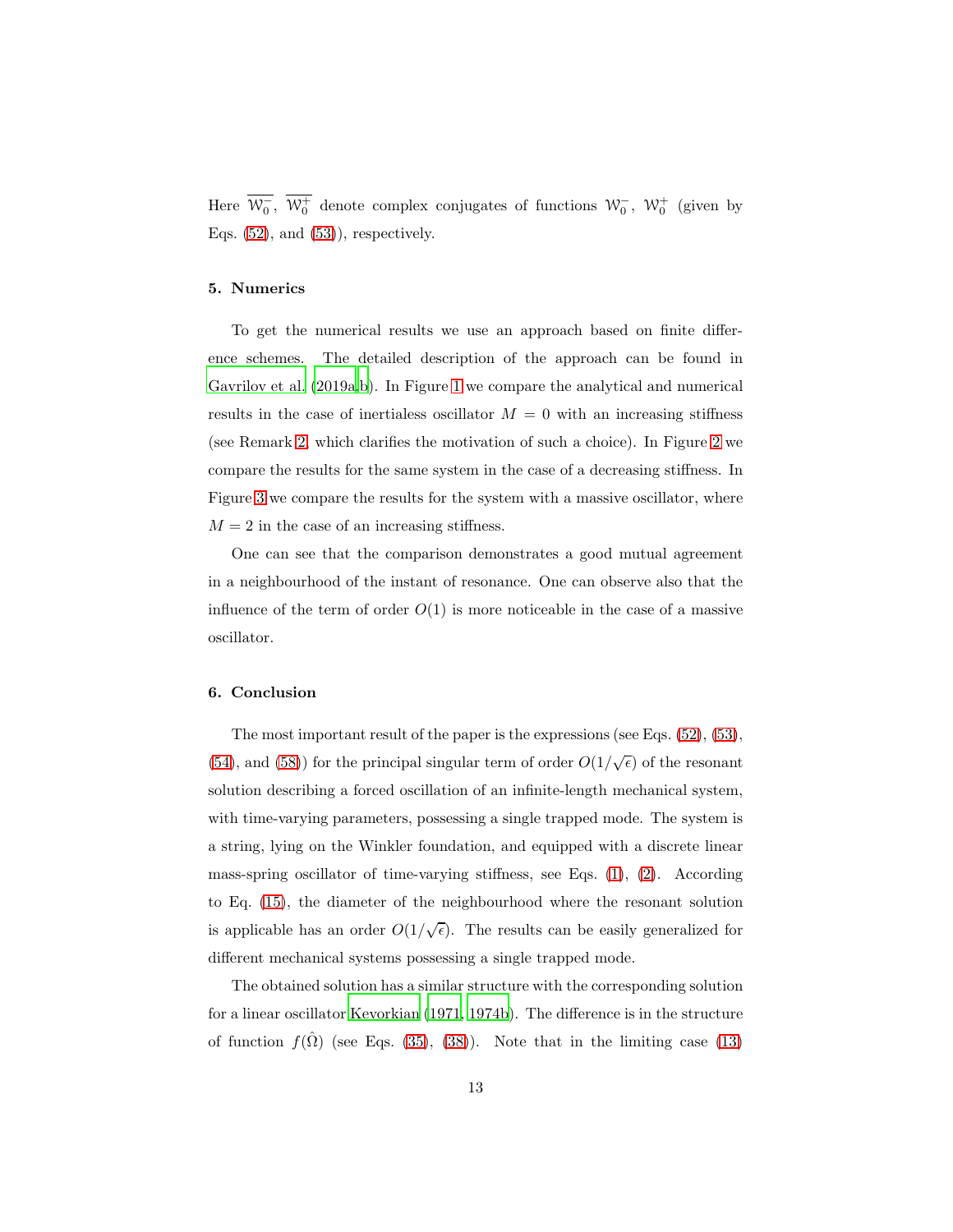

<span id="page-13-0"></span>Figure 1. Comparing the asymptotic solution in the form of Eqs. [\(35\)](#page-8-5), [\(52\)](#page-11-2), [\(53\)](#page-11-3), [\(54\)](#page-11-1) and the numeric solution for inertialess oscillator with an increasing stiffness  $K(\tau) = -1.9+0.005\tau$ , (a)  $\hat{\Omega}^2 = 0.4$ , the instant of resonance  $\tau_0 \simeq 70.16$ ,  $K(\tau_0) \simeq -1.55$ , (b)  $\hat{\Omega}^2 = 0.75$ ,  $\tau_0 = 180.0, K(\tau_0) = -1.0$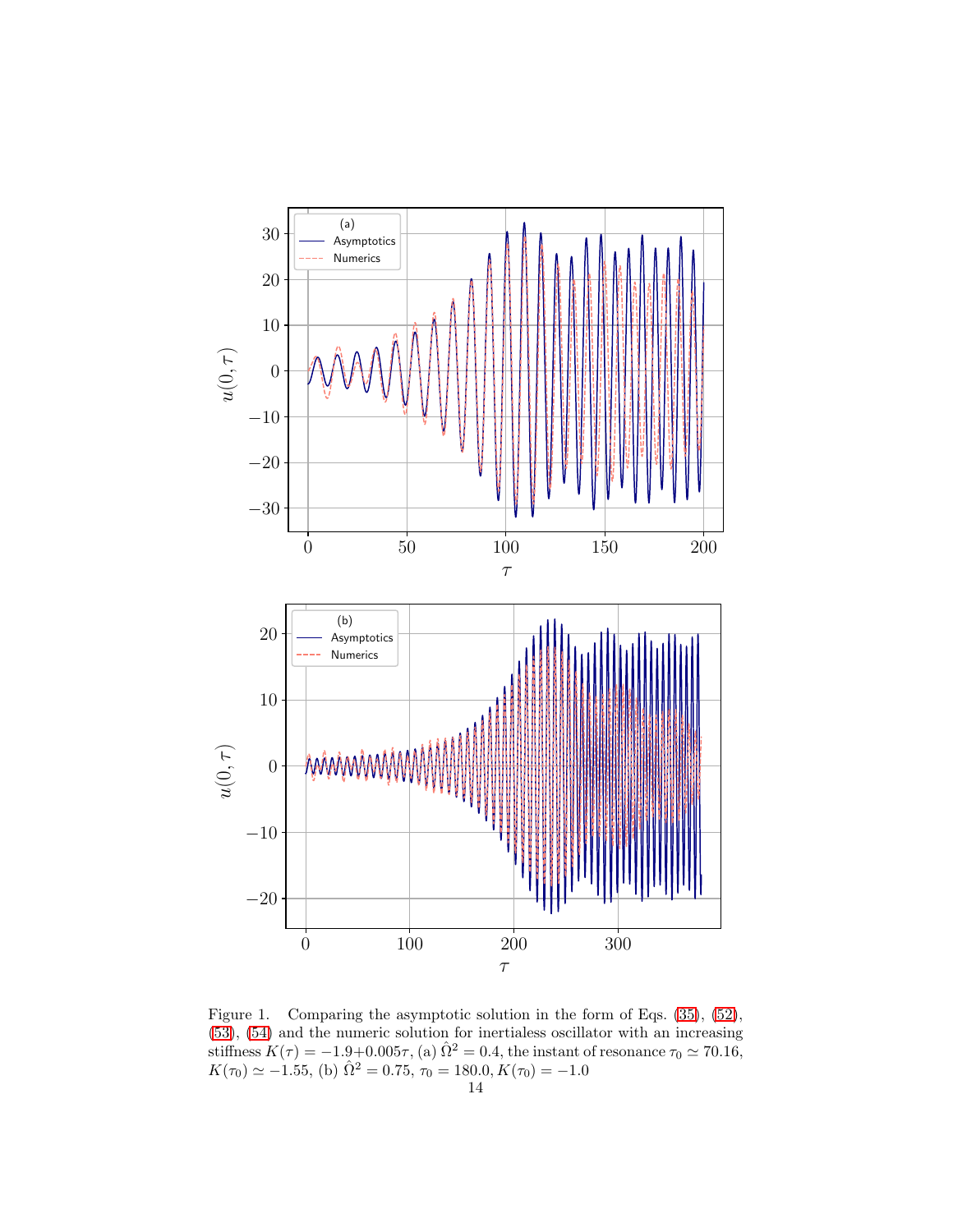

<span id="page-14-0"></span>Figure 2. Comparing the asymptotic solution in the form of Eqs. [\(35\)](#page-8-5), [\(52\)](#page-11-2), [\(53\)](#page-11-3), [\(58\)](#page-11-4) and the numeric solution for inertialess oscillator with a decreasing stiffness  $K(\tau) = -0.1 - 0.005\tau$ . (a)  $\hat{\Omega}^2 = 0.4$ , the instant of resonance  $\tau_0 \simeq$ 289.84,  $K(\tau_0) \simeq -1.55$ , (b)  $\hat{\Omega}^2 = 0.75$ ,  $\tau_0 = 180.0$ ,  $K(\tau_0) = -1.0$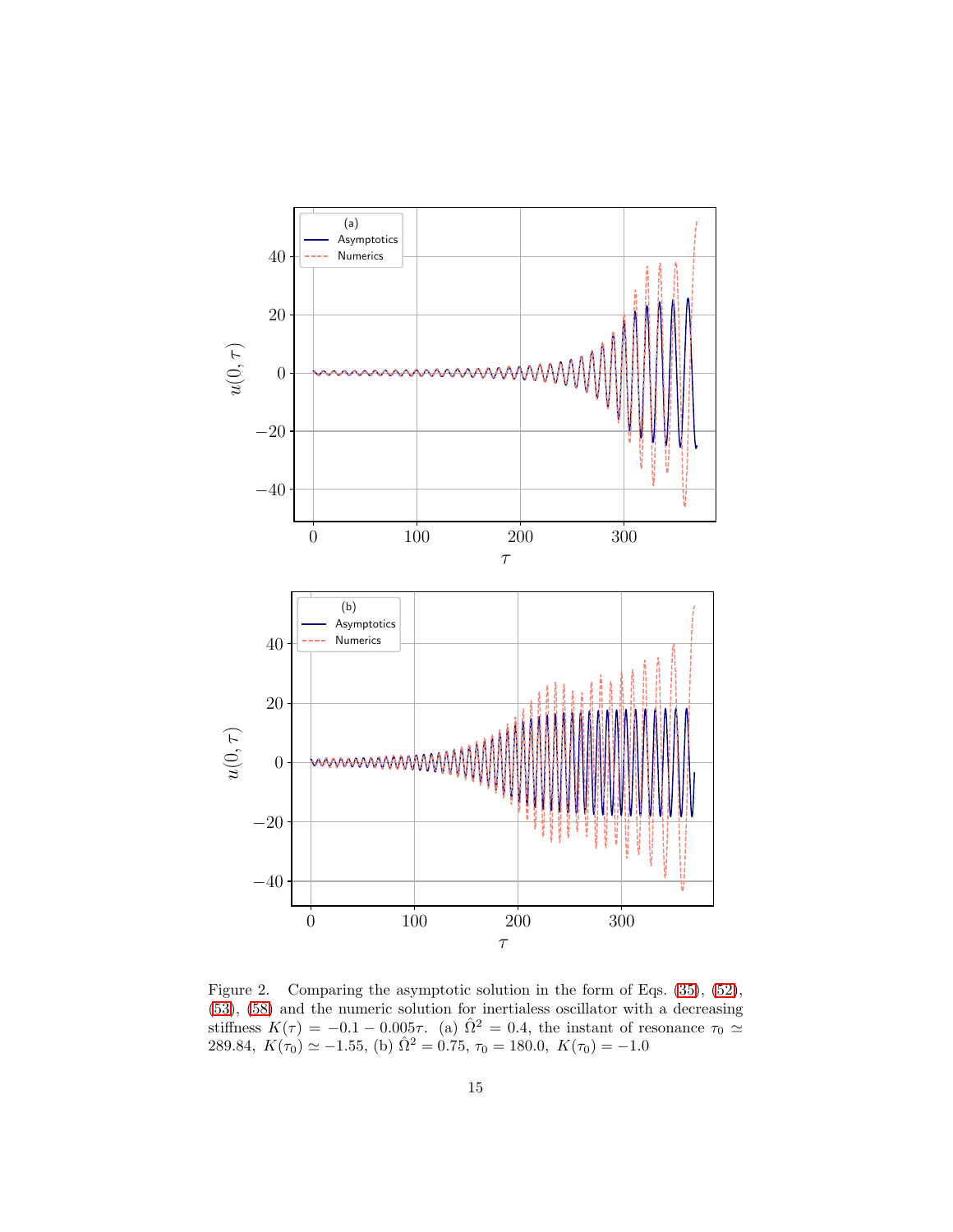

<span id="page-15-0"></span>Figure 3. Comparing the asymptotic solution in the form of Eqs. [\(35\)](#page-8-5), [\(52\)](#page-11-2),  $(53)$ ,  $(54)$  and the numeric solution for massive oscillator  $(M = 2)$  with an increasing stiffness. (a)  $\hat{\Omega}^2 = 0.4$ ,  $K(\tau) = -1.0+0.005\tau$ , the instant of resonance  $\tau_0 \simeq 50.16, K(\tau_0) \simeq -0.75,$  (b)  $\hat{\Omega}^2 = 0.75, K(\tau) = -0.1 + 0.005\tau, \tau_0 = 120.0,$  $K(\tau_0) = 0.5$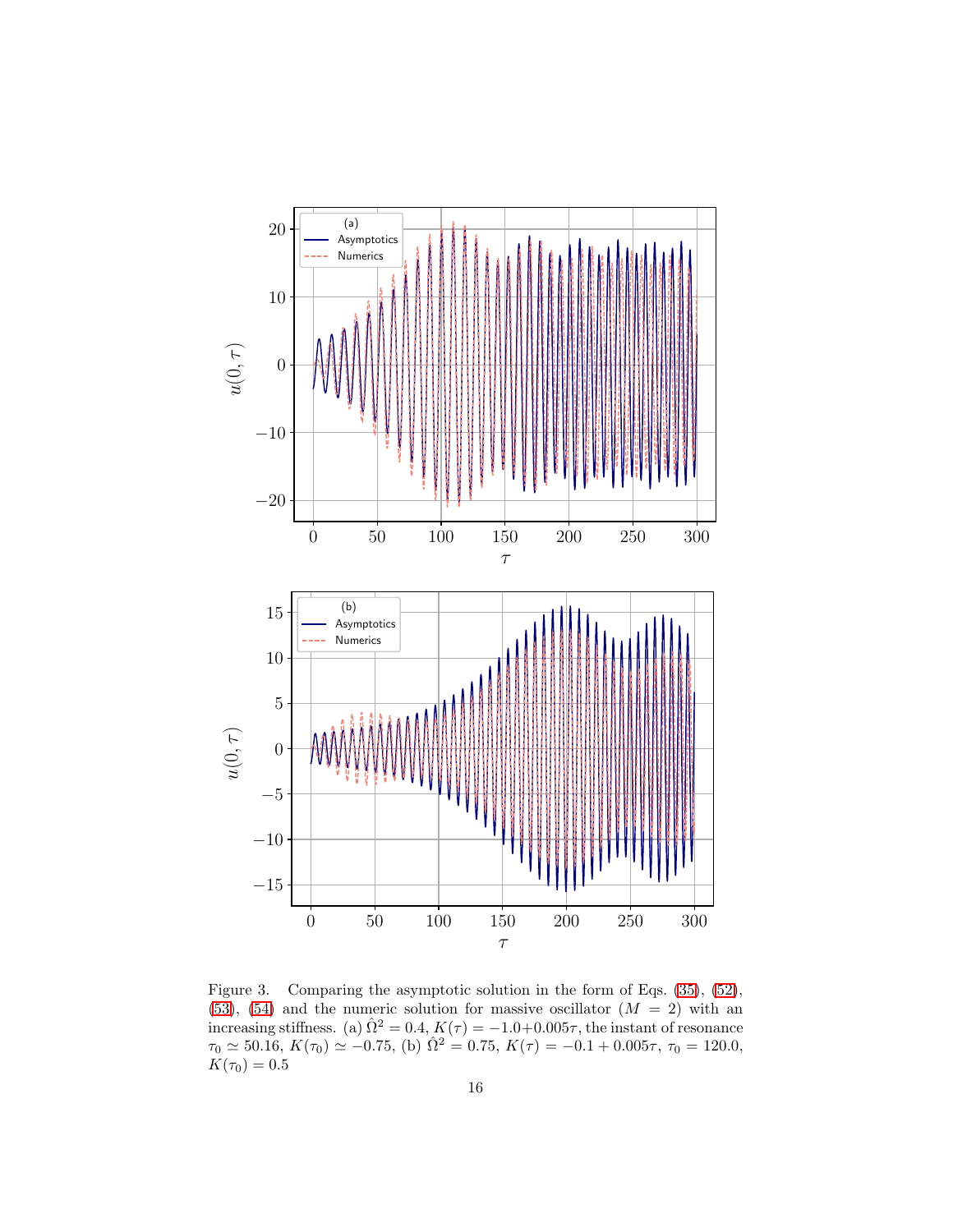the solution transforms into the corresponding solution for a linear oscillator, see Remark [2.](#page-9-3) The obtained analytical solution was verified by independent numerical calculations and a good mutual agreement in a neighbourhood of the instant of resonance was demonstrated.

In order to obtain an uniformly valid asymptotic solution for both nonresonant and resonant cases, we definitely need to obtain the next term (of order  $O(1)$  for the resonant solution. This, probably, will allow us to match the corresponding terms in the resonant and non-resonant solutions. Note that the problem to determine the next term of the "inner expansion" seems to be much more complicated than the one considered in this paper. On the other hand, the expression for the next term of the resonant solution will contain unknown constants, which should be determined as a result of the matching. It may be a subject of a separate future study.

The results obtained in the paper can be useful, in particular, for the investigation of the internal resonances in a linear infinite-length system with time-varying parameters possessing several trapped modes with corresponding frequencies closed to each other (e.g., a string on the Winkler foundation with several distant moving discrete inclusions, see [Vesnitskii and Metrikin \(1992\)](#page-19-6); [Indeitsev et al. \(2000\)](#page-18-8)).

## Acknowledgements

The authors are grateful to D.A. Indeitsev for useful and stimulating discussions.

#### Declaration of interest

None

## References

<span id="page-16-0"></span>M.J. Ablowitz, B.A. Funk, and A.C. Newell. Semi-resonant interactions and frequency dividers. Studies in Applied Mathematics, 52(1):51–74, 1973.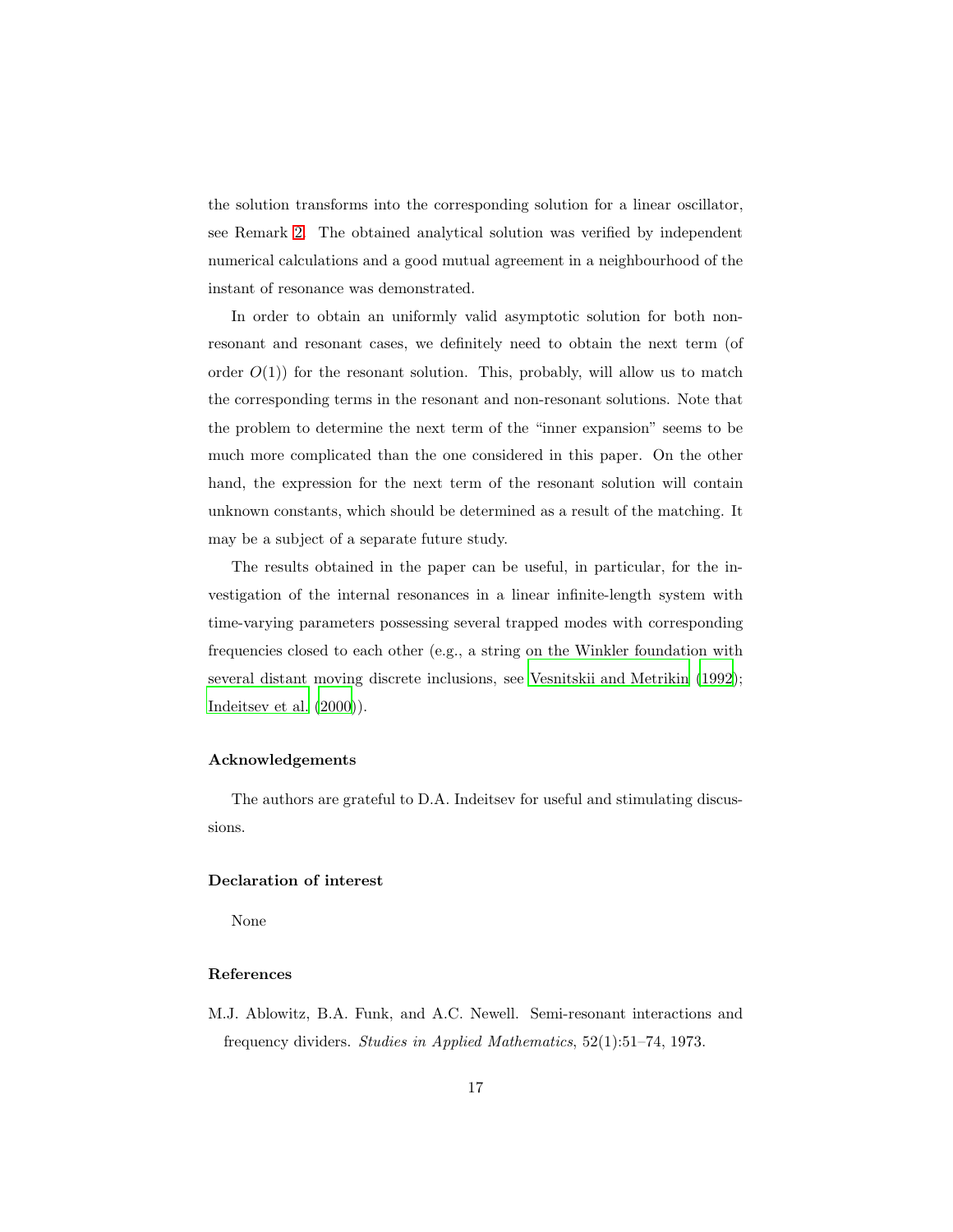- <span id="page-17-8"></span>M. Abramowitz and I.A. Stegun. Handbook of mathematical functions: with formulas, graphs, and mathematical tables. Dover, New York, 1972.
- <span id="page-17-6"></span>S.F. Feschenko, N.I. Shkil, and L.D. Nikolenko. Asymptotic methods in theory of linear differential equations. NY: North-Holland, 1967.
- <span id="page-17-5"></span>R.H. Fowler and C.N.H. Lock. Approximate solutions of linear differential equations. Proceedings of the London Mathematical Society, 2(1):127–147, 1922.
- <span id="page-17-7"></span>A.K. Gautesen. Resonance for a forced n-dimensional oscillator. SIAM Journal on Applied Mathematics, 27(4):526–530, 1974.
- <span id="page-17-1"></span>S.N. Gavrilov. The effective mass of a point mass moving along a string on a Winkler foundation. PMM Journal of Applied Mathematics and Mechanics, 70(4):582–589, 2006.
- <span id="page-17-0"></span>S.N. Gavrilov and D.A. Indeitsev. The evolution of a trapped mode of oscillations in a "string on an elastic foundation – moving inertial inclusion" system. PMM Journal of Applied Mathematics and Mechanics, 66(5):825–833, 2002.
- <span id="page-17-2"></span>S.N. Gavrilov, Yu.A. Mochalova, and E.V. Shishkina. Trapped modes of oscillation and localized buckling of a tectonic plate as a possible reason of an earthquake. In Proc. Int. Conf. Days on Diffraction (DD), 2016, pages 161–165. IEEE, 2016. doi: 10.1109/DD.2016.7756834.
- <span id="page-17-3"></span>S.N. Gavrilov, Yu.A. Mochalova, and E.V. Shishkina. Evolution of a trapped mode of oscillation in a string on the Winkler foundation with point inhomogeneity. In Proc. Int. Conf. Days on Diffraction (DD), 2017, pages 128–133. IEEE, 2017. doi: 10.1109/DD.2017.8168010.
- <span id="page-17-4"></span>S.N. Gavrilov, E.V. Shishkina, and Yu.A. Mochalova. Non-stationary localized oscillations of an infinite string, with time-varying tension, lying on the Winkler foundation with a point elastic inhomogeneity. Nonlinear Dyn, 2019a. doi: 10.1007/s11071-018-04735-3.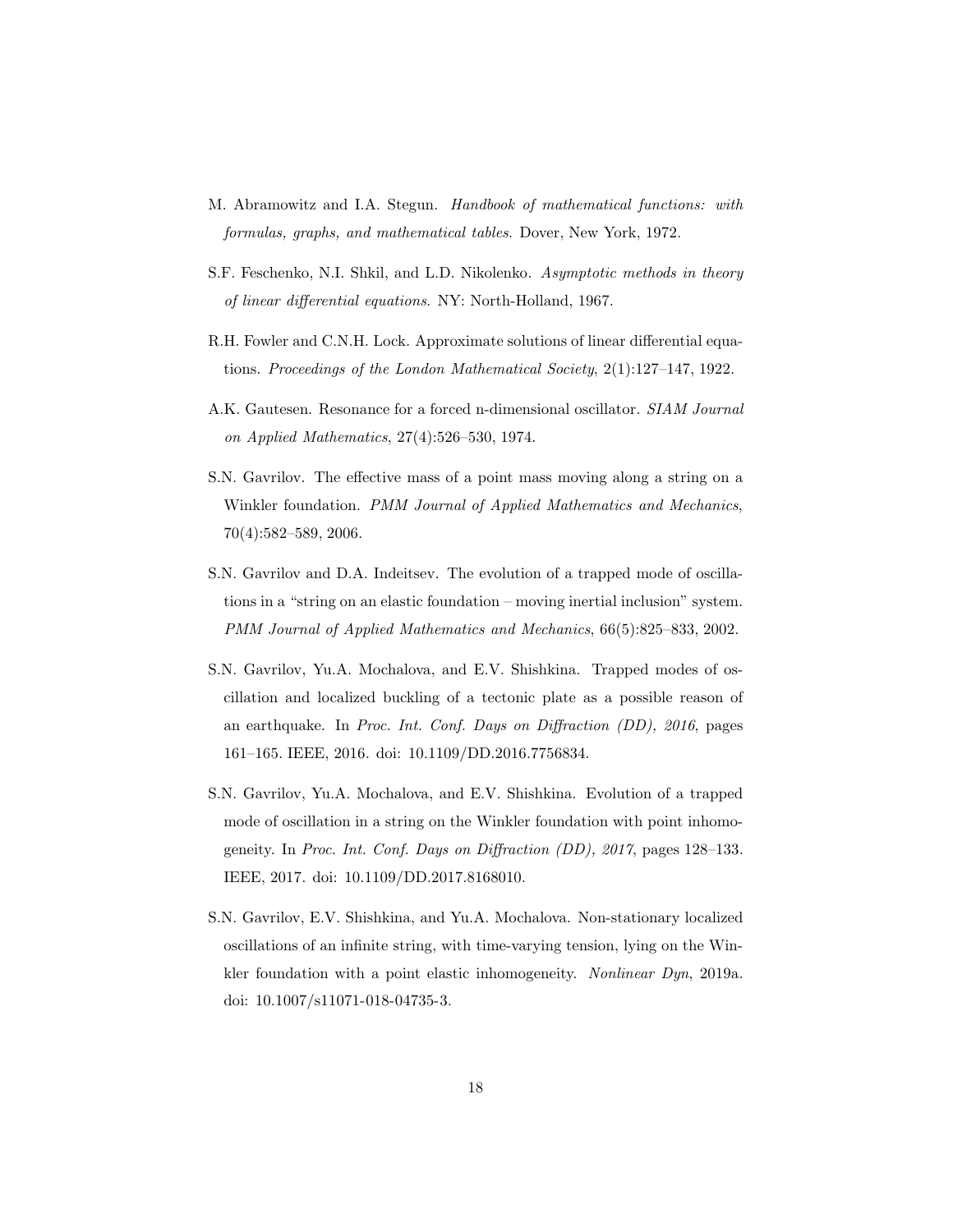- <span id="page-18-0"></span>S.N. Gavrilov, E.V. Shishkina, and Yu.A. Mochalova. An infinite-length system possessing a unique trapped mode versus a single degree of freedom system: a comparative study in the case of time-varying parameters. In H. Altenbach et al., editors, Dynamical Processes in Generalized Continua and Structures, Advanced Structured Materials 103. Springer, 2019b. doi: 10.1007/978-3-030-11665-1 13.
- <span id="page-18-7"></span>E. Glushkov, N. Glushkova, and J. Wauer. Wave propagation in an elastically supported string with point-wise defects: gap-band and pass-band effects. ZAMM, 91(1):4–22, 2011.
- <span id="page-18-8"></span>D.A. Indeitsev, A.D. Sergeev, and S.S. Litvin. Resonance vibrations of elastic waveguides with inertial inclusions. Technical Physics, 45(8):963–970, 2000.
- <span id="page-18-2"></span>D.A. Indeitsev, N.G. Kuznetsov, O.V. Motygin, and Yu.A. Mochalova. Localization of linear waves. St. Petersburg University, 2007. (in Russian).
- <span id="page-18-1"></span>D.A. Indeitsev, S.N. Gavrilov, Yu.A. Mochalova, and E.V. Shishkina. Evolution of a trapped mode of oscillation in a continuous system with a concentrated inclusion of variable mass. Doklady Physics, 61(12):620–624, 2016.
- <span id="page-18-3"></span>J. Kevorkian. Passage through resonance for a one-dimensional oscillator with slowly varying frequency. SIAM Journal on Applied Mathematics, 20(3):364– 373, 1971.
- <span id="page-18-5"></span>J. Kevorkian. On a model for reentry roll resonance. SIAM Journal on Applied Mathematics, 26:638–669, 1974a. ISSN 0036-1399. doi: 10.1137/0126059.
- <span id="page-18-4"></span>J. Kevorkian. Erratum: passage through resonance for a one-dimensional oscillator with slowly varying frequency. SIAM Journal on Applied Mathematics, 26(3):686–686, 1974b.
- <span id="page-18-6"></span>J. Kevorkian. Resonance in a weakly nonlinear system with slowly varying parameters. Studies in Applied Mathematics, 62(1):23–67, 1980a.